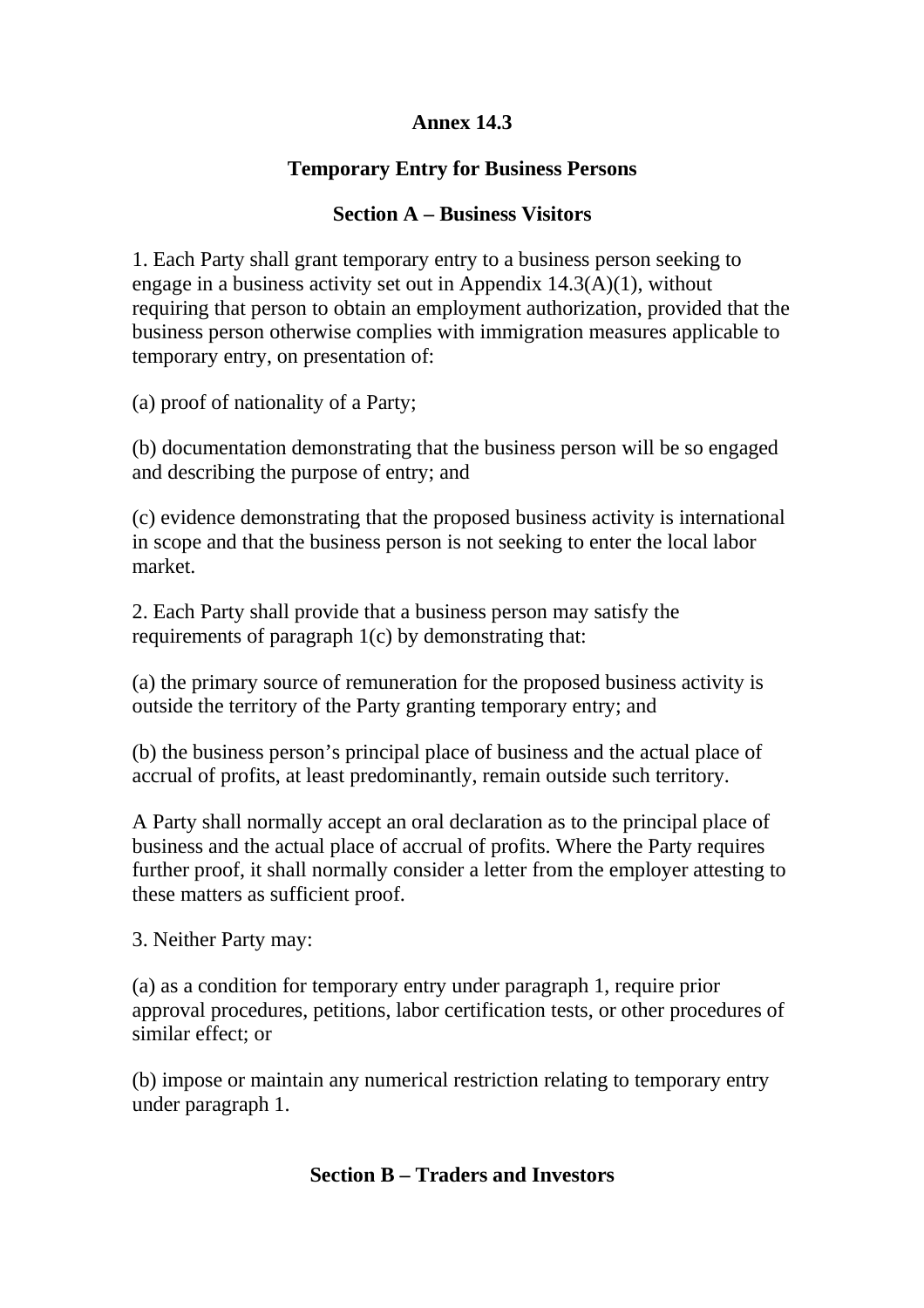1. Each Party shall grant temporary entry and provide confirming documentation to a business person seeking to:

(a) carry on substantial trade in goods or services principally between the territory of the Party of which the business person is a national and the territory of the other Party into which entry is sought, or

(b) establish, develop, administer, or provide advice or key technical services to the operation of an investment to which the business person or the business person's enterprise has committed, or is in the process of committing, a substantial amount of capital, in a capacity that is supervisory, executive, or involves essential skills, provided that the business person otherwise complies with immigration measures applicable to temporary entry.

2. Neither Party may:

(a) as a condition for temporary entry under paragraph 1, require labor certification tests or other procedures of similar effect; or

(b) impose or maintain any numerical restriction relating to temporary entry under paragraph 1.

# **Section C – Intra-Company Transferees**

1. Each Party shall grant temporary entry and provide confirming documentation to a business person employed by an enterprise who seeks to render services to that enterprise or a subsidiary or affiliate thereof, in a capacity that is managerial, executive, or involves specialized knowledge, provided that the business person otherwise complies with immigration measures applicable to temporary entry. A Party may require the business person to have been employed continuously by the enterprise for one year within the three-year period immediately preceding the date of the application for admission.

2. Neither Party may:

(a) as a condition for temporary entry under paragraph 1, require labor certification tests or other procedures of similar effect; or

(b) impose or maintain any numerical restriction relating to temporary entry under paragraph 1.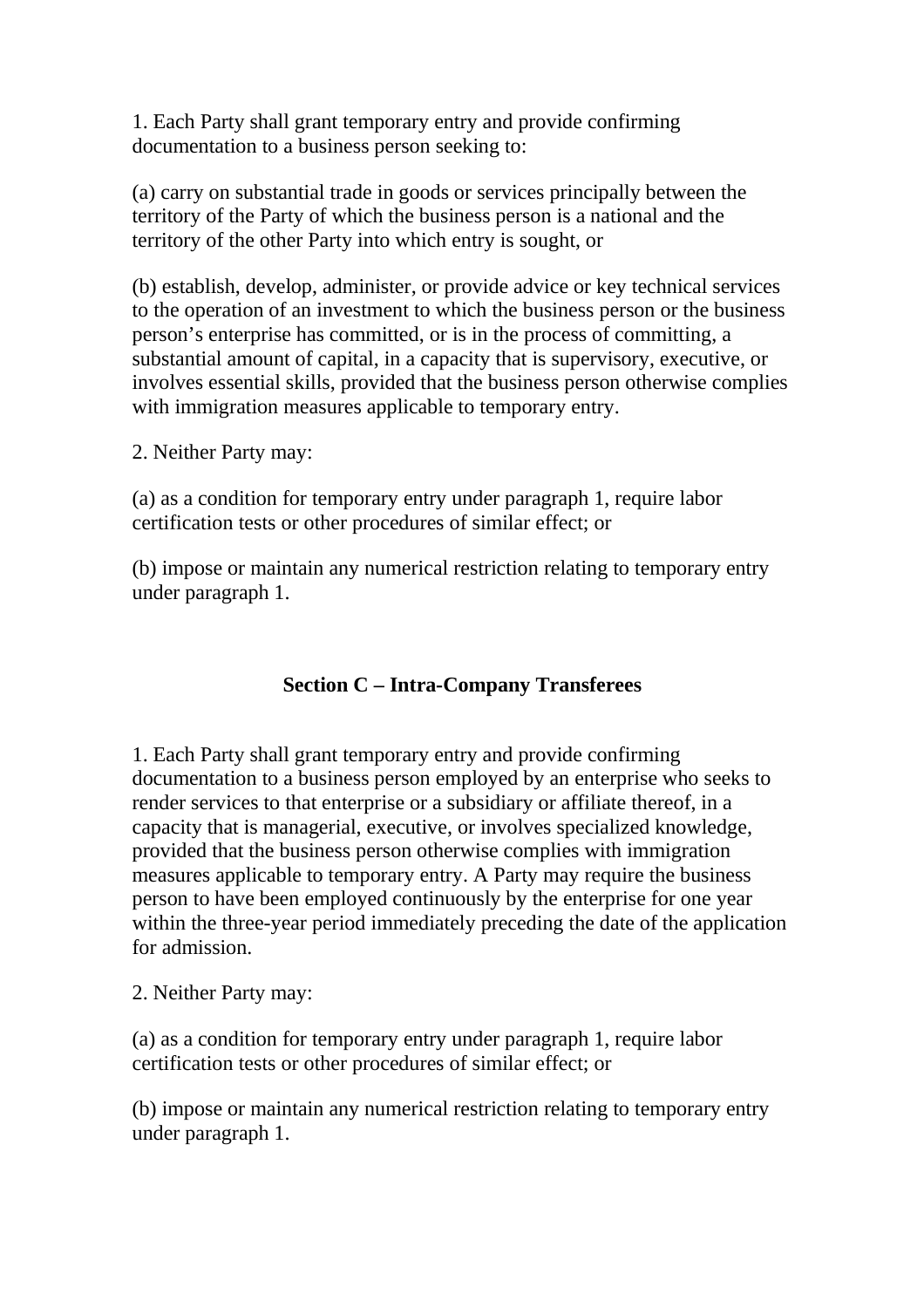#### **Section D – Professionals**

1. Each Party shall grant temporary entry and provide confirming documentation to a business person seeking to engage in a business activity as a professional, or to perform training functions related to a particular profession, including conducting seminars, if the business person otherwise complies with immigration measures applicable to temporary entry, on presentation of:

(a) proof of nationality of a Party;

(b) documentation demonstrating that the business person will be so engaged and describing the purpose of entry; and

(c) documentation demonstrating the attainment of the relevant minimum educational requirements or alternative credentials.

2. Notwithstanding the educational requirements set out in the definition of "professional" in Article 14.9, each Party shall grant temporary entry to a business person seeking to engage in a business activity as a professional in a profession set out in Appendix 14.3(D)(2), provided that the business person possesses the credentials specified in the Appendix and complies with the requirements of paragraph 1 of this Section.

3. To assist in the implementation of this Chapter, the Parties shall exchange by the date of entry into force of this Agreement illustrative lists of professions that meet the definition of professional. To facilitate the evaluation of applications for temporary entry, the Parties shall also exchange information on post-secondary education.

4. Neither Party may:

(a) as a condition for temporary entry under paragraph 1, require prior approval procedures, petitions, labor certification tests, or other procedures of similar effect: or

(b) impose or maintain any numerical restriction relating to temporary entry under paragraph 1.

5. Notwithstanding paragraph 4(a), a Party may require a business person seeking temporary entry under this Section to comply with procedures applicable to temporary entry of professionals, such as an attestation of compliance with the Party's labor and immigration laws.